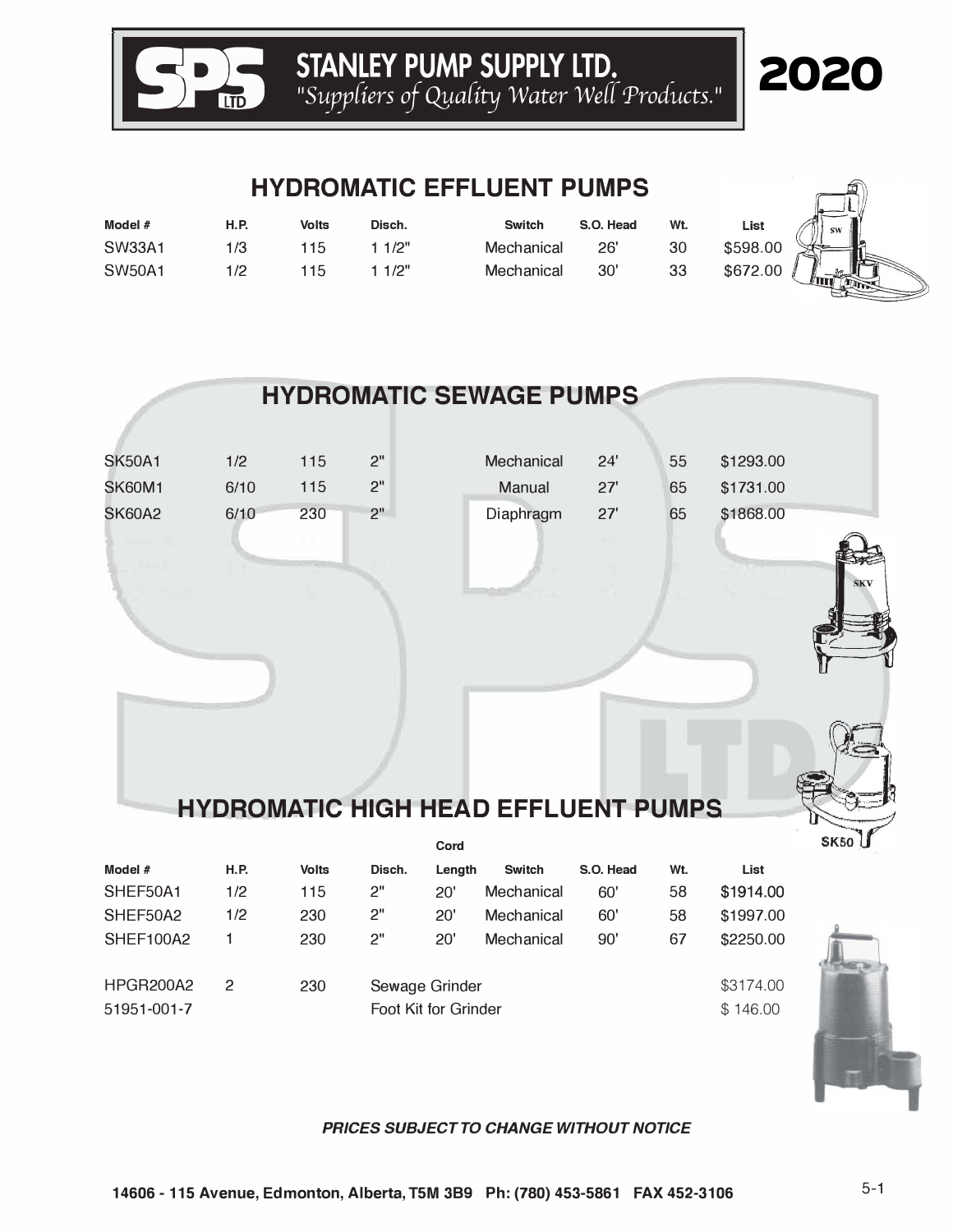**2020 SPA STANLEY PUMP SUPPLY LTD.**<br>"Suppliers of Quality Water Well Products."

# **ID BARNES<sup>®</sup> PUMPS CANADA**

| ORDER#          | H.P. |     | <b>VOLTS DISCHARGE SWITCH</b> |        | S.O.<br><b>HEAD</b> | <b>CORD</b>  | WT. | <b>LIST</b> |  |
|-----------------|------|-----|-------------------------------|--------|---------------------|--------------|-----|-------------|--|
| <b>EHV-412A</b> | 1/2  | 115 | 2"                            | Float  | 44'                 | 20'          | 40  | \$ 656.00   |  |
| 3SE1074L        | 1    | 230 | 3"                            | Manual | 37'                 | $20^{\circ}$ | 80  | \$2300.00   |  |
|                 |      |     |                               |        |                     |              |     |             |  |
| STEP512SS 1/2   |      | 115 | 2                             | Float  | 78                  | 20           | 100 | \$1587.00   |  |
|                 |      |     |                               |        |                     |              |     |             |  |



|              |      |                 |               | <b>BERKELEY SUBMERSIBLE EFFLUENT PUMP</b> |             |
|--------------|------|-----------------|---------------|-------------------------------------------|-------------|
| <b>Model</b> | H.P. |                 |               | S.O. Head                                 | <b>LIST</b> |
| MDC33PCI     | 1/3  |                 | <b>Common</b> | 24'                                       | \$354.00    |
| MDC50PCI     | 1/2  |                 |               | 32'                                       | \$478.00    |
| 10DOM05121   | 1/2  | <b>110 Volt</b> | Manual        | 235'                                      | \$907.00    |
| 10DOM05221   |      | $1/2$ 220 Volt  | Manual        | 235'                                      | \$907.00    |
| 20DOM05121   | 1/2  | $110$ Volt      | Manual        | 175'                                      | \$892.00    |
| 30DOM05121   | 1/2  | 110 Volt        | Manual        | 100'                                      | \$916.00    |
| 30DOM05221   |      | $1/2$ 220 Volt  | Manual        | 100'                                      | \$916.00    |
| STFP10-05121 |      | $1/2$ 110 Volt  | Manual        | 255'                                      | \$1112.00   |
| STEP20-05121 | 1/2  | 110 Volt        | Manual        | 180'                                      | \$1202.00   |
| STEP30-05121 | 1/2  | $110$ Volt      | Manual        | 105'                                      | \$1238.00   |
| STEP50-10221 | 1    | 220 Volt        | Manual        | 90'                                       | \$1697.00   |
| STEP50-15221 | 1/2  | 220 Volt        | Manual        | 120'                                      | \$2225.00   |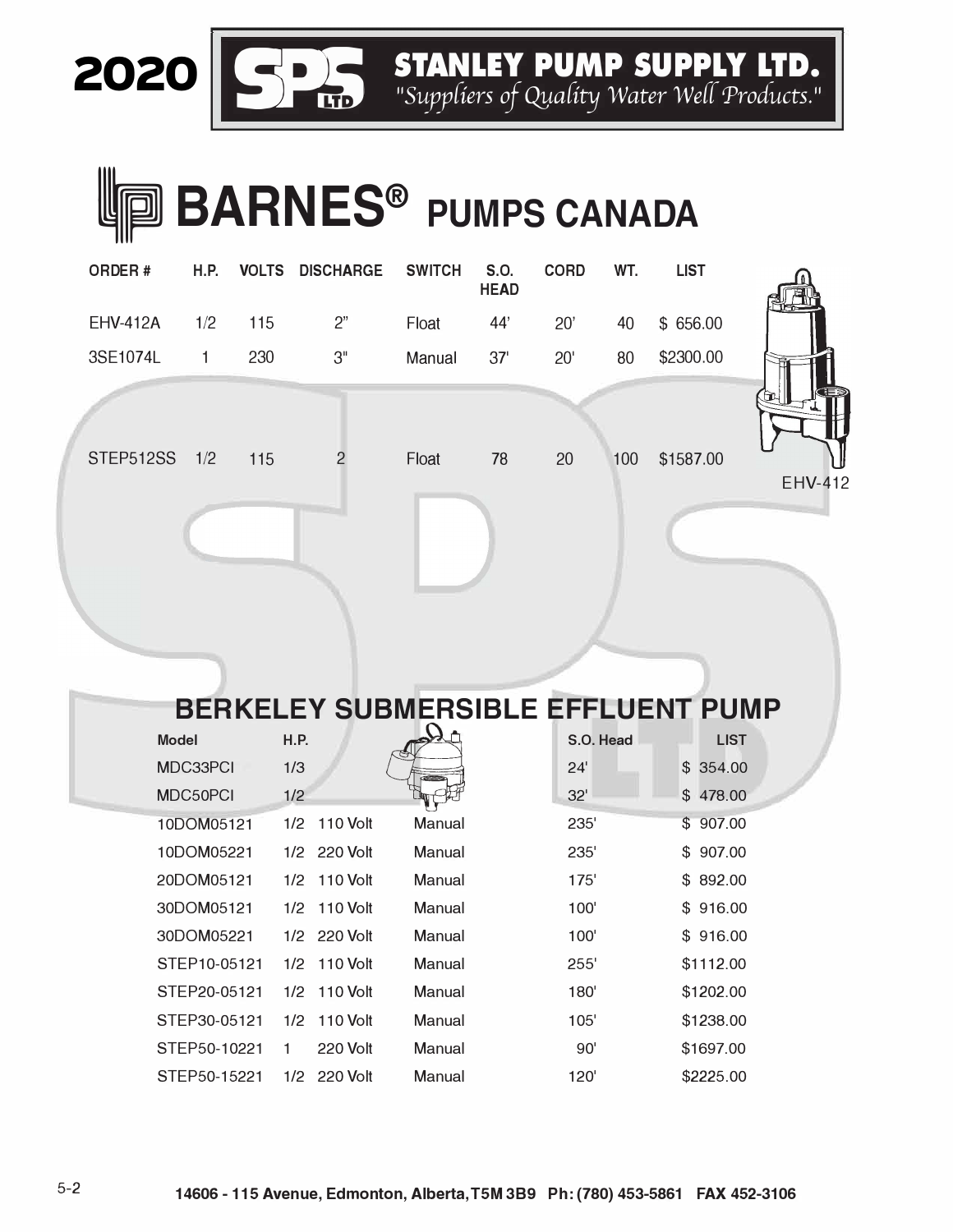2020

## **LIBERTY PUMPS**

#### **EFFLUENT PUMPS**

| Model $#$ | <b>H.P.</b> | Volts | Disch. | S.O. Head | Wt. | List     |
|-----------|-------------|-------|--------|-----------|-----|----------|
| 253-2     | 1/3         | 115   | 11/2"  | 22'       | 22  | \$395.00 |
| 283-2     | 1/2         | 115   | 1 1/2" | 37'       | 29  | \$565.00 |
| 293-2     | 3/4         | 115   | 11/2"  | 48'       | 31  | \$707.00 |

#### **HIGH HEAD PUMPS**

| <b>FL51A-2</b> | 1/2  | 115     | 11/2" / 2"    | 55" | 55 | \$1299.00 |
|----------------|------|---------|---------------|-----|----|-----------|
| FI H61A-2      | 6/10 | 115     | 11/2" / 2"    | 70' | 65 | \$1508.00 |
| FI 72A-2       | 3/4  | 208/230 | 11/2" / 2"    | 77' | 55 | \$1522.00 |
| FI 102A        |      | 208/230 | 1 1/2" / $2"$ | 90' | 72 | \$1766.00 |

#### **SOLID HANDLING PUMPS**

| LE41AC    | 4/10 | 115     | ייפ | 19' | 39 | \$718.00  |
|-----------|------|---------|-----|-----|----|-----------|
| I F51AC   | 1/2  | 115     | ייפ | 24' | 42 | \$786.00  |
| LE51AC-25 | 112  | 115     | ייפ | 24' | 42 | \$826.00  |
| I F72A2-2 | 3/4  | 208/230 | ייפ | 28' | 62 | \$1376.00 |
| I FH102M2 |      | 208/230 | 3"  | 53' | 69 | \$1512.00 |

#### **GRINDER PUMP**

| LSG <sub>202</sub> A | 208/230 | 11/4" | 108' | 86 | \$2940.00 |
|----------------------|---------|-------|------|----|-----------|
| <b>PRG101A-2</b>     | 115     |       | 50'  | 58 | \$2031.00 |
| <b>PRG101A</b>       | 115.    | ייכ   | 50'  | 58 | \$1991.00 |

#### **SEWAGE PACKAGE SYSTEM**

| P382LE51C   | 172 | 115 | ייפ | 24' | 68  | \$1038.00  |
|-------------|-----|-----|-----|-----|-----|------------|
| P382XPRG101 |     | 115 | ייפ | 50' | 87  | \$2465.00  |
| P682XPRG101 |     | 115 | ייכ | 50' | 151 | \$6085,00. |
| P682XPRG102 |     | 230 | ייכ | 50' | 151 | \$6207.00. |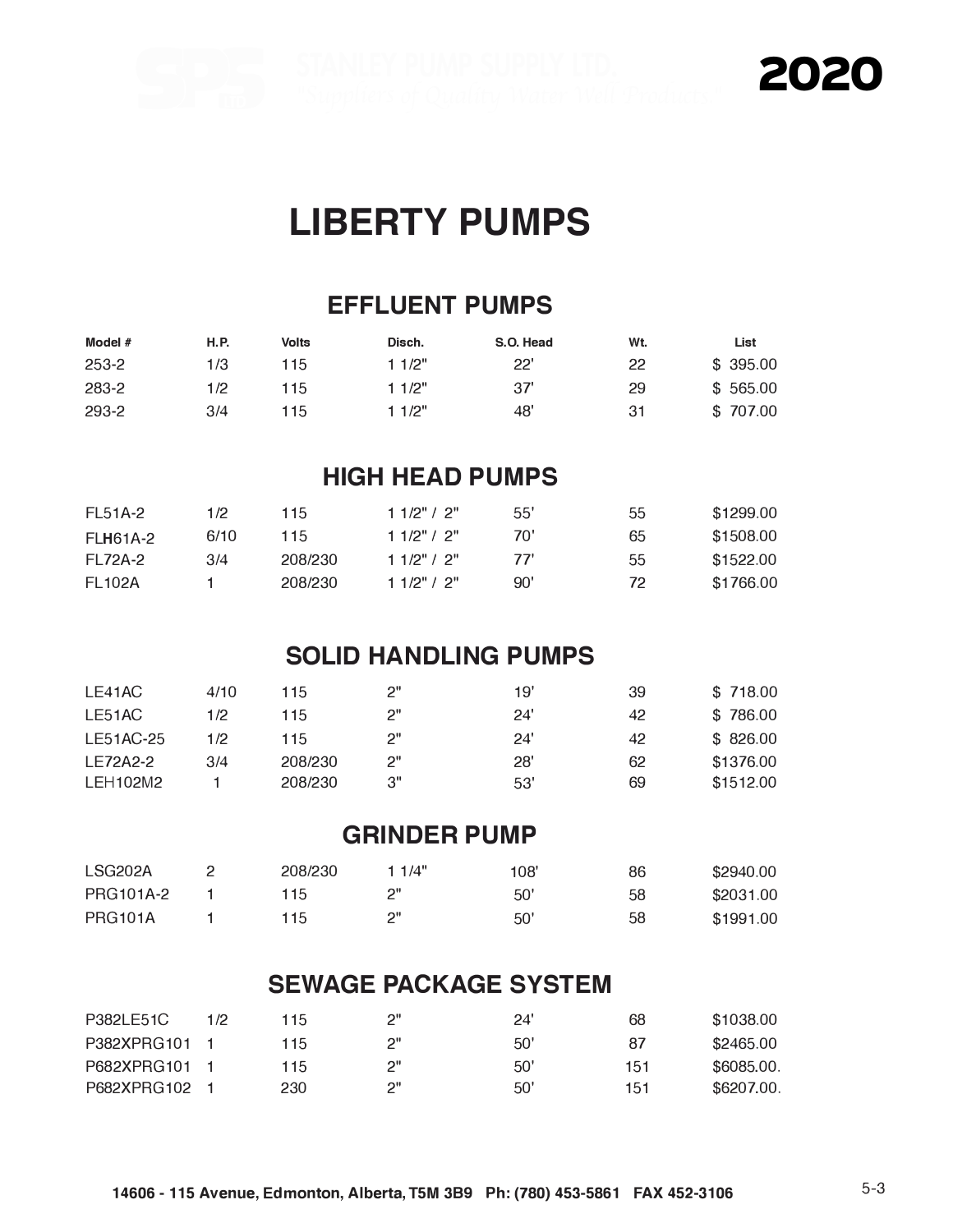**STANLEY PUMP SUPPLY LTD.**<br>"Suppliers of Quality Water Well Products."

### **MONARCH SELF PRIMING EFFLUENT**

| Model # | H.P. | Volts | Suc. & Disch.                               | Wt. | List |
|---------|------|-------|---------------------------------------------|-----|------|
| BES50   | 1/2  |       | $115/230$ $11/4$ " $x 11/4$ " $42$ \$925.00 |     |      |
| BFS75   | 3/4  |       | $115/230$ $11/4$ " $x 11/4$ " 44 \$1017.00  |     |      |



#### **PUMP SCREEN**

| Model # |         | <b>Description</b> | List     |
|---------|---------|--------------------|----------|
| SPS1248 | 12 X 48 | Screen             | \$367.00 |
| SPS1548 | 15 X 48 | Screen             | \$408.00 |

2020